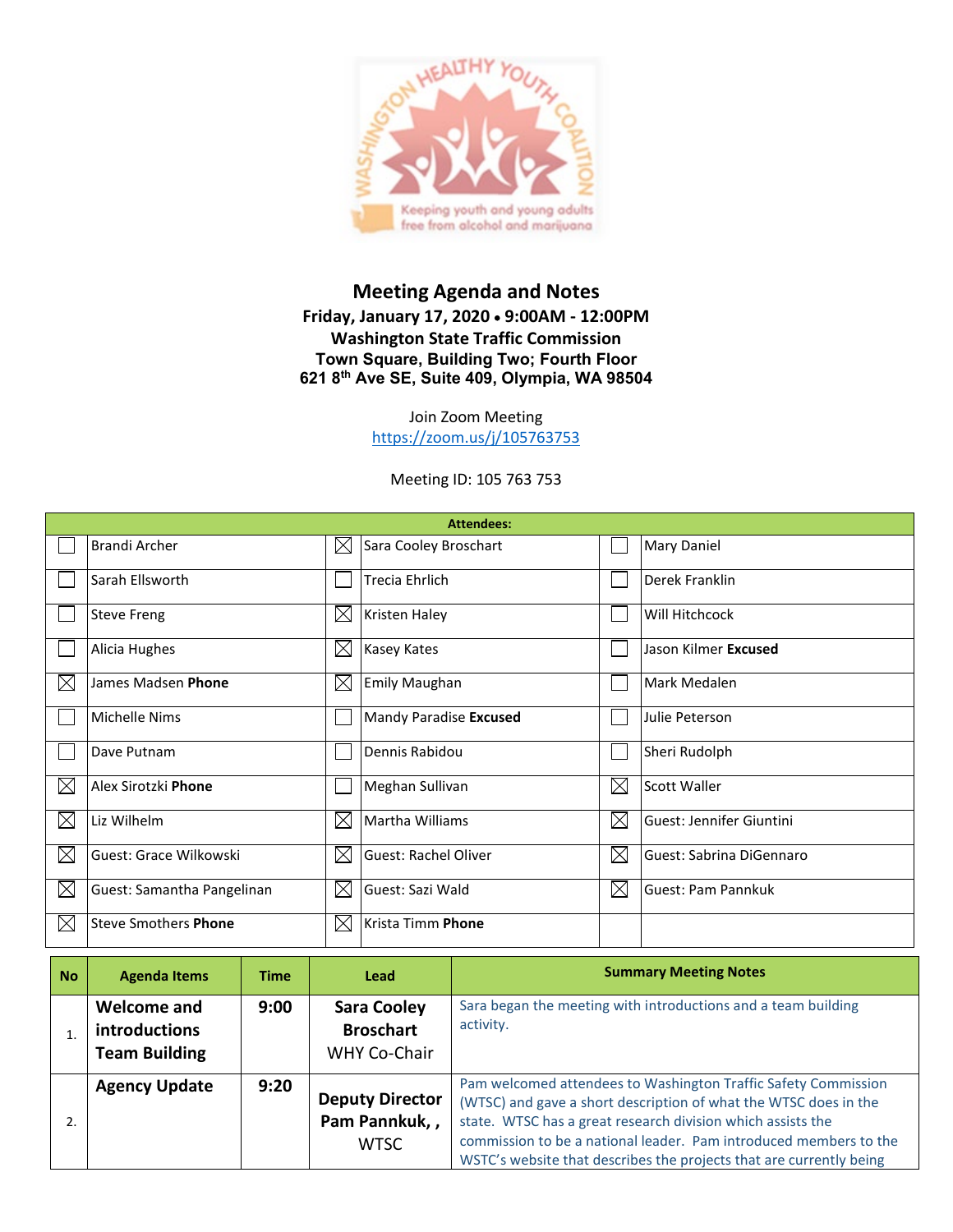|    |                                                                                                  |       |                                                                                                          | implemented. The WSTC's strategic plan outlines the top three<br>priorities. Data shows that until 2014, fatalities were headed down;<br>since then it has been headed up due to several factors. It is alarming<br>to see the data on poly-substance fatalities and serious injury. Pam<br>then expanded on distracted driving fatalities and serious injury data,<br>child safety, how to change the culture, and the strategies moving<br>forward. Members engaged in a conversation on how the strategies<br>could be supported.<br>Scott will forward the definition of serious injury to Martha for<br>distribution.                                                                                                                                                                                                                                                                                                                                                                                                                                                                                                                                                                                                                                                                    |
|----|--------------------------------------------------------------------------------------------------|-------|----------------------------------------------------------------------------------------------------------|-----------------------------------------------------------------------------------------------------------------------------------------------------------------------------------------------------------------------------------------------------------------------------------------------------------------------------------------------------------------------------------------------------------------------------------------------------------------------------------------------------------------------------------------------------------------------------------------------------------------------------------------------------------------------------------------------------------------------------------------------------------------------------------------------------------------------------------------------------------------------------------------------------------------------------------------------------------------------------------------------------------------------------------------------------------------------------------------------------------------------------------------------------------------------------------------------------------------------------------------------------------------------------------------------|
|    | <b>Hot Topics:</b>                                                                               | 9:    |                                                                                                          |                                                                                                                                                                                                                                                                                                                                                                                                                                                                                                                                                                                                                                                                                                                                                                                                                                                                                                                                                                                                                                                                                                                                                                                                                                                                                               |
| 3. | <b>CBD</b><br>discussion<br>4/20<br><b>Discussion</b><br><b>WHY Goals</b>                        |       | <b>Kristen</b><br>$\bullet$<br>$(30 \text{ min.})$<br>All (15 min.)<br>• Sara<br>(15 min.)               | Kristen gave an update on the CBD discussion that begun last year.<br>CBD is not used recreationally, what the general federal law (Farm Bill)<br>indicates, that there are no state or federal regulators - similar to<br>vaping years ago. Kristen gave a high-overview of an FDA document<br>regarding what the Farm Bill does and does not do. We are seeing<br>messaging very similar to health product messaging several years ago.<br>Several state agencies have been in talks regarding messaging with<br>legislators, media, and others. Currently, no agency has authority to<br>act. A list of strategies was created and, down the road, messaging to<br>the wider audience. The regulatory changes are complex. Sara will<br>send a question through Martha regarding other regulatory<br>components of CBD with response requested by Friday, January 24.<br>Follow up: communications team will post session messaging. This<br>conversation may still need to be vetted at future meetings.<br>Because Jason and Dave are not present to guide the 4/20 discussion,<br>Sara and Kasey will vet this subject and bring it back to the coalition in<br>February. Attendees suggested possible messaging to include CBD<br>products.<br>This was not discussed at this meeting. |
|    |                                                                                                  |       |                                                                                                          |                                                                                                                                                                                                                                                                                                                                                                                                                                                                                                                                                                                                                                                                                                                                                                                                                                                                                                                                                                                                                                                                                                                                                                                                                                                                                               |
| 4. | <b>Break</b>                                                                                     | 10:30 |                                                                                                          |                                                                                                                                                                                                                                                                                                                                                                                                                                                                                                                                                                                                                                                                                                                                                                                                                                                                                                                                                                                                                                                                                                                                                                                                                                                                                               |
| 5. | Hot Topics (con't)<br><b>CDC and NIH</b><br><b>Articles</b><br>Regulator's<br><b>Round table</b> | 10:40 | Martha /<br>$\bullet$<br>Scott /<br><b>Kristen</b><br>(15 min.)<br>Sara /<br><b>Kristen</b><br>(15 min.) | Snips of the NIH video on vaping, vaping marijuana products, and poly-<br>substance with alcohol was shown<br>(https://www.drugabuse.gov/news-events/news-<br>releases/2019/12/vaping-marijuana-rise-among-teens). Kristen<br>updated members with the recent CDC webinar and the DOH vaping,<br>etc. department. Kristen will send the webinar link to Martha for<br>distribution. EVALI is a behavioral situation. Epi results indicate EVALI<br>is lessening. However, the youth vaping issue continues to rise. EVALI<br>is only one result of the vaping epidemic. Scott reviewed the CDC<br>article vs. last year's WTSC's survey.<br>The regulator's round table is a casual meeting of agency reps who<br>regulate marijuana. Usually, it is agency only, this time the meeting<br>was focused on public safety, so Kristen (DOH) was invited as a<br>presenter.                                                                                                                                                                                                                                                                                                                                                                                                                      |
|    | Legislative                                                                                      | 11:10 |                                                                                                          | Martha emailed the LCB Legislative List of 2020 bills to members                                                                                                                                                                                                                                                                                                                                                                                                                                                                                                                                                                                                                                                                                                                                                                                                                                                                                                                                                                                                                                                                                                                                                                                                                              |
| 6. | Update                                                                                           |       | Sara                                                                                                     | during the meeting. Sara reviewed the document focusing on the<br>important bills affecting alcohol and marijuana. LCB's THC vaping bill                                                                                                                                                                                                                                                                                                                                                                                                                                                                                                                                                                                                                                                                                                                                                                                                                                                                                                                                                                                                                                                                                                                                                      |